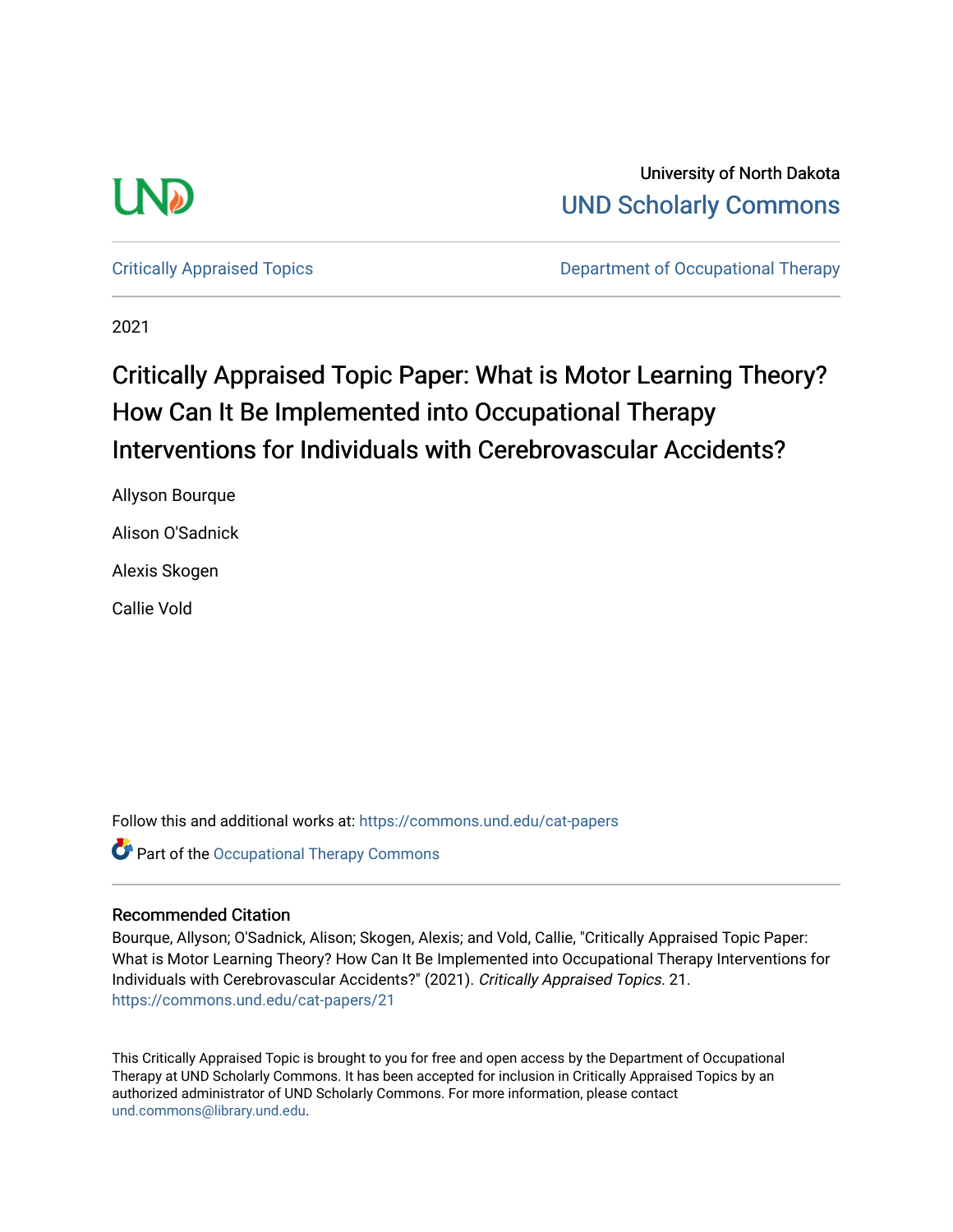# **Critically Appraised Topic Paper: What is Motor Learning Theory? How Can It Be Implemented into Occupational Therapy Interventions for Individuals with Cerebrovascular Accidents?**

Allyson Bourque, OTS, Alison O'Sadnick, OTS, Alexis Skogen, OTS, & Callie Vold, OTS

*Department of Occupational Therapy, University of North Dakota, Grand Forks, North Dakota, United States*

Please direct correspondence to Callie Vold at callie.vold@und.edu or Allyson Bourque at allyson.bourque@und.edu

\*\*\*This resource was written by doctoral-level students in fulfillment of the requirements of the Occupational Therapy course "OT 403 - Clinical Research Methods in Occupational Therapy" at the University of North Dakota School of Medicine and Health Sciences, under the advisement of Professor/Course Director Anne Haskins, Ph.D., OTR/L, Assistant Professor Breann Lamborn, EdD, MPA, Professor Emeritus Gail Bass Ph.D., OTR/L, and Research and Education Librarian Devon Olson Lambert, MLIS.

# **C. C.** Allyson Bourque, OTS, Alison O'Sadnick, OTS, Alexis Skogen, OTS, & Callie Vold, OTS, 2021

©2021 by Bourque, O'Sadnick, Skogen & Vold. This work is licensed under the Creative Commons Attribution International license (CC BY). To view a copy of this license, visit https://creativecommons.org/licenses/by/4.0/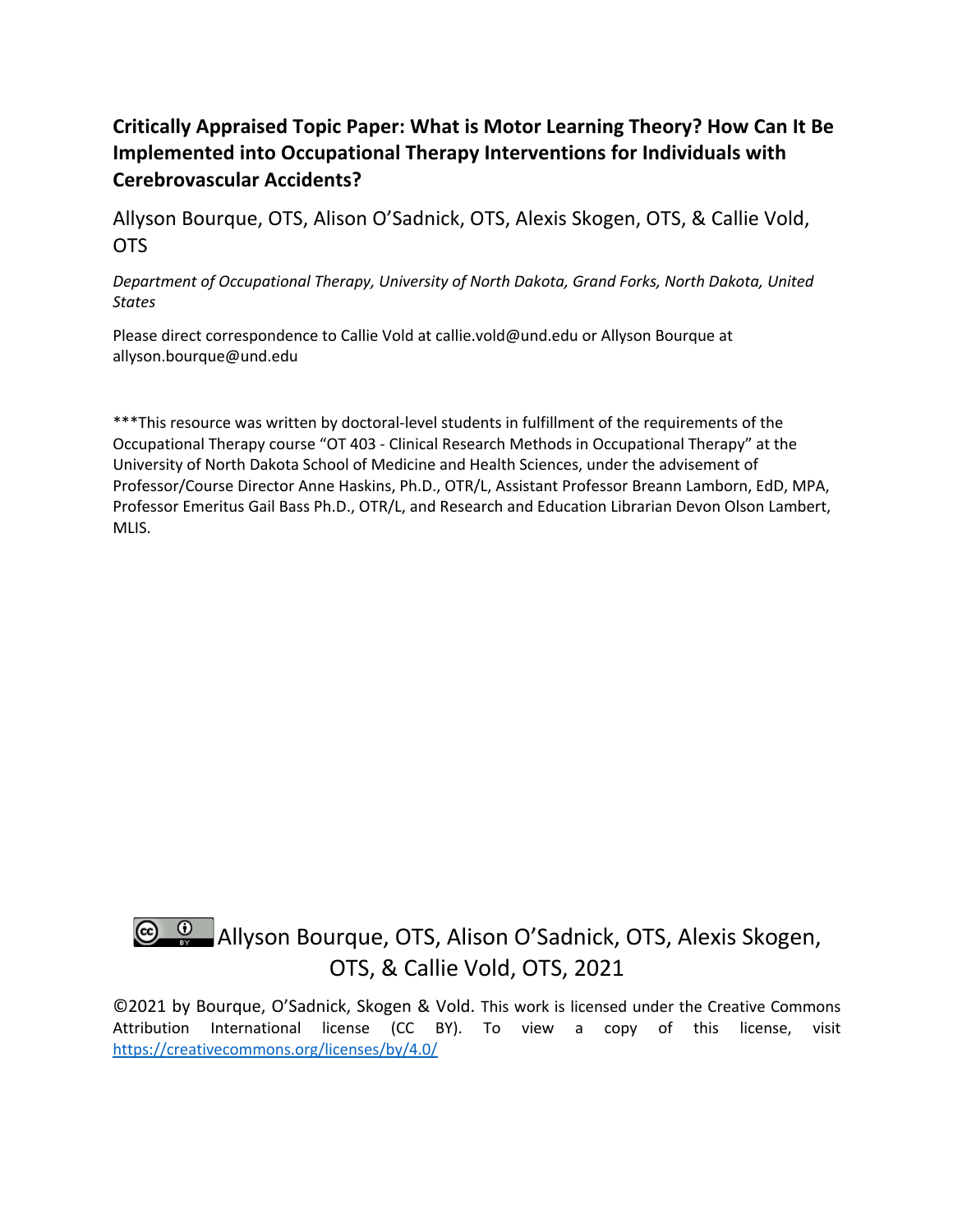### **Focused Question**

Are motor learning theory-based interventions considered to be part of best practice in occupational therapy rehabilitation for individuals with cerebrovascular accidents (CVA)? If so, how might occupational therapists incorporate motor learning theory into intervention design with maximum efficacy?

#### **Purpose Statement**

The purpose of this critically appraised topic (CAT) paper was to determine if motor learning theory guides interventions that are considered to be best practice for individuals with CVAs. We want to determine what is best practice for this population to provide practitioners with synthesized research allowing practitioners to implement the most effective, client-centered, evidence-based interventions possible.

### **Theory**

The Ecology of Human Performance (EHP) was selected to understand the role of context in occupational therapy intervention. A foundational postulate to the EHP framework is that the interaction between person and environment affects human behavior and performance; under this lens, performance cannot be understood outside of context (Dunn et al., 1994). The contextual lens interacts with the person's skills and abilities to enable them to perform certain tasks; this interaction results in an individual's performance range (Dunn et al., 1994). The relationship between the person and their context presents an understanding of the extent to which the person can perform specific tasks (Dunn et al., 1994). According to the motor learning theory, occupational therapists develop therapeutic interventions by considering which task requirements are most appropriate and which conditions of their environment may need to be adapted to elicit optimal performance (Sabari, 1990). A person's context is viewed as fundamental to the understanding of human performance according to the motor learning theory and EHP (Dunn et al., 1994; Sabari,1990). If an occupational therapist evaluates an individual's performance without considering the context of the performance, there is a great risk the performance will be interpreted incorrectly (Dunn et al., 1994). The lack of consideration for the contextual role in task performance when designing intervention may result in a poor transference of the skills learned in the contrived setting to a person's natural context.

#### **Case Scenario**

According to the Centers for Disease Control and Prevention (2021), in 2018, one in six deaths from cardiovascular disease was due to CVA. The Centers for Disease Control and Prevention (2021) reported that every year more than 795,000 people in the United States have a CVA, and about 610,000 of these are first or new CVAs. CVA is the leading cause of adult disability in the United States, resulting in challenges such as weakness on one side of the body, a decline in cognitive and emotional functioning, social disability, inability to walk, inability to care for themselves, and a decrease in community participation (Nilsen et al., 2015). According to the American Stroke Association (2018), women are at a higher risk of CVA compared to men due to pregnancy, preeclampsia, birth control, hormone replacement, migraines, and atrial fibrillation. The African American population has a higher chance of a CVA leading to death compared to Caucasians due to higher blood pressure, diabetes, and obesity (The American Stroke Association, 2018). People that are affected by CVAs experience deficits in muscle power, balance, different sensations, and speech difficulties (Langhorne et al., 2011). These

Bourque, O'Sadnick, Skogen & Vold, 2021 <sup>2</sup>  $\circ$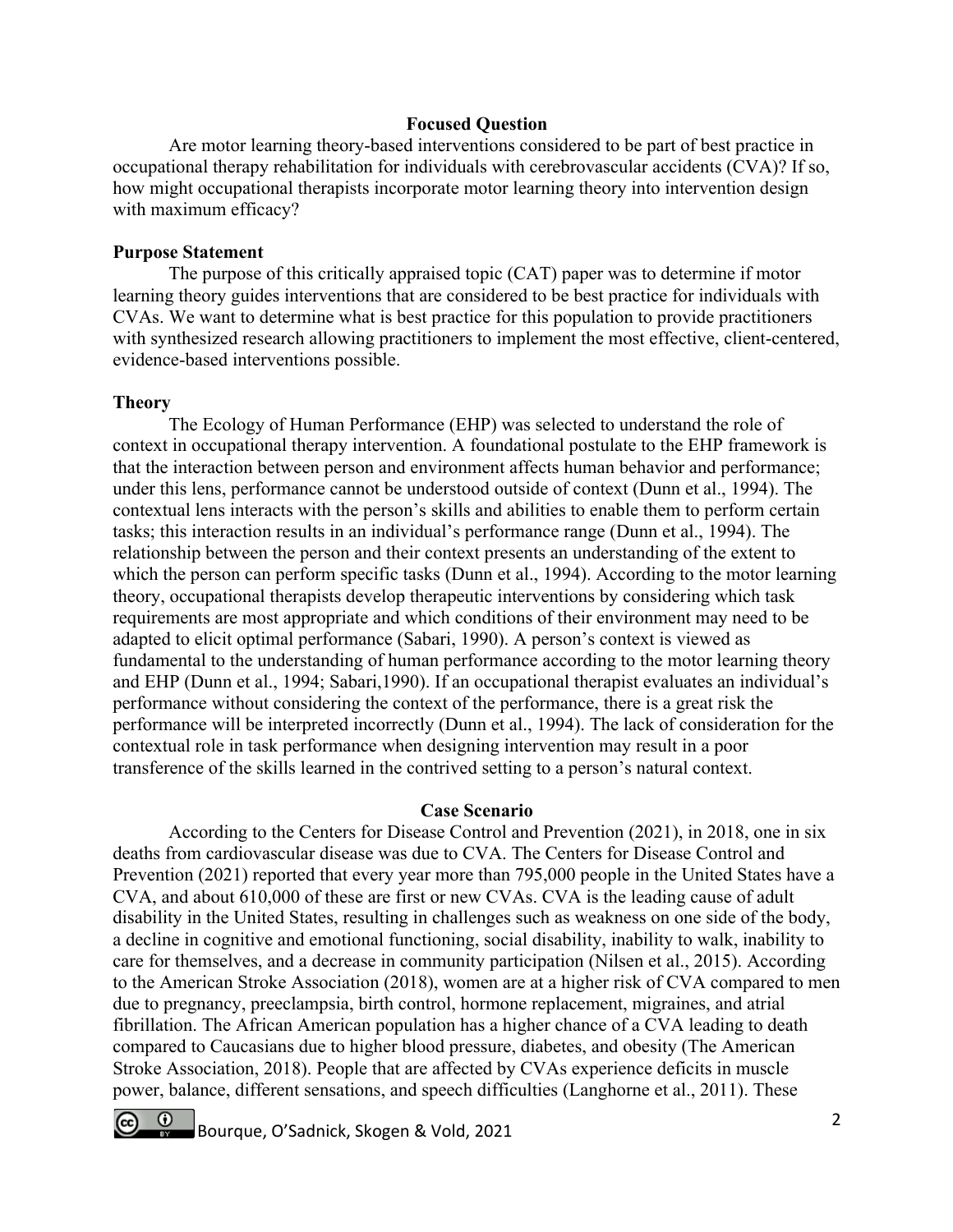implications may result in individuals having rehabilitation goals in areas of occupations such as activities of daily living (ADL) and instrumental activities of daily living (IADL) to improve their performance. There are multiple allied health disciplines that provide interventions addressing functional outcomes for individuals with CVAs (Zahl et al., 2017). The rehabilitation team may include, but is not limited to physical therapy, occupational therapy, recreational therapy, and speech-language pathology (Zahl et al., 2017).

There is a large consensus in the literature that supports using motor learning theory for CVA rehabilitation in occupational therapy. Motor learning refers to internal processes that are associated with practice or experience and lead to relatively permanent changes in motor behavior (Schmidt et al., 1988; as cited in Jarus, 1994). Motor learning theory approaches to CVA therapy consist of addressing motor impairments post-CVA, high repetition of a cumulative of 10,000 repetitions for optimal motor recovery (Kleim et al., 1998; Nudo et al., 1996), positive feedback, and a motivating format (Birkenmeier et al., 2010). The goal of using a motor learning approach in occupational therapy is to assist individuals with developing their strategies for effective movement within their environment (Sabari, 1990). Occupational therapy emphasizes the therapeutic use of purposeful activity allowing occupational therapists to incorporate motor learning concepts into intervention (Sabari, 1990).

While there is large support for motor learning theory in the literature, there are disparities for what is considered best practice for individuals with CVAs. New research has started to show that a task-oriented approach may be better than motor learning theory-oriented approach when providing occupational therapy interventions to individuals with CVAs (Almhdawi et al., 2016). Almhdawi et al. (2016) defined task-oriented training as a "highly individualized, client-centered, occupational therapy, functional-based intervention compatible with motor learning and motor control principles such as intensive motor training, variable practice and intermittent feedback" (p. 445). Scobbie et al. (2013) identified goal setting as best practice for CVA rehabilitation, but there is no consensus regarding key components of goal setting interventions or how they should be optimally delivered in practice. Major advances have occurred in the last 20 years in the development and testing of interventions for CVA rehabilitation, but there are many gaps in the evidence to inform clinical practice (Langhorne et al., 2011). Thus, the purpose of this critically appraised topic paper is to determine if motor learning theory-guided interventions are best practice for individuals with CVA, and how occupational therapists can effectively implement motor learning theory into their intervention design.

## **Key Terms**

*Best practice:* interventions supported by the literature for the appropriate population. *CVA:* commonly referred to as a stroke, cell death resulting from lack of oxygen and blood flow to the brain (Shiel, 2017). *Intervention:* treatment for a specific diagnosis.

## **Summary of Search**

Our initial literature search yielded 40 articles to review focusing on intervention, best practice, current practice, motor learning theory, and frames of reference used in occupational therapy for individuals with CVAs. Upon refining our focus question, we found that not all of our initial articles were relevant to our topic resulting in 30 articles that met our criteria. Many of our foundational articles were published decades ago, however, are still valid and relevant to our topic and were therefore included in our literature synthesis. Databases searched for evidence to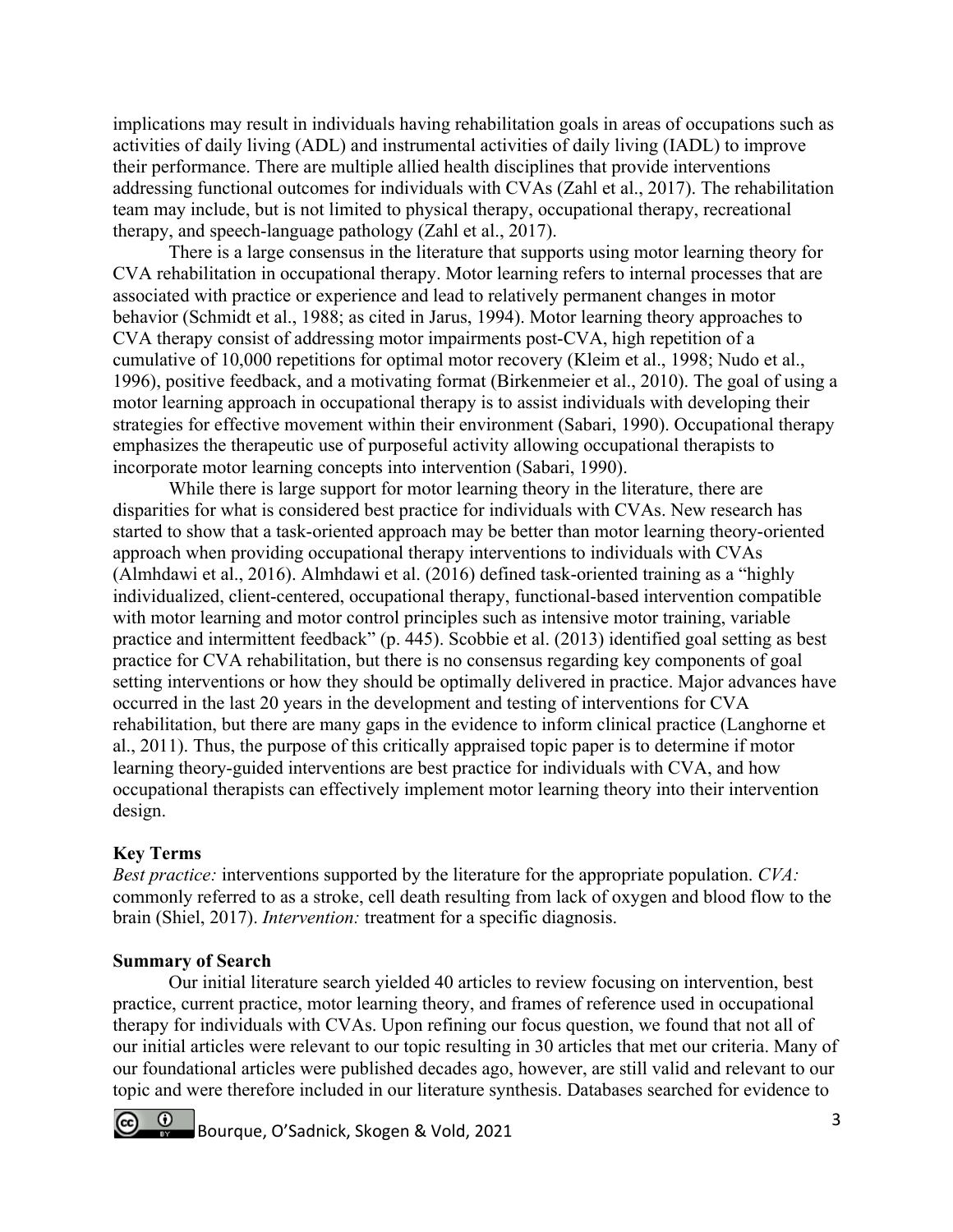our focus question include Cumulative Index of Nursing and Allied Health Literature (CINAHL), Pubmed, and the American Journal of Occupational Therapy (AJOT). These databases were chosen given their plethora of evidence-based, occupational therapy literature. Search terms used were: *cerebrovascular accident, CVA, motor learning theory, stroke, intervention, occupational therapy, OT, occupational performance, Ecology of Human Performance, best practice, current practice, and frames of reference*. Articles were excluded if they did not closely fit the population, did not provide good information pertaining to specific interventions used in practice and their efficacy, did not include information related to gaps in practice, or did not contain current evidence.

## **Synthesis of Evidence Review**

Included in this critical analysis portion of this project was one qualitative study (Jaber et al., 2018), one systematic review (Langhorne et al., 2018), and one randomized control trial (Waddell et al., 2015) that all describe the impacts on occupational performance post CVA. These studies found that the top daily activities affected in people post-CVA included challenges in driving, seeking employment, self-care activities, home management, community and functional mobility, leisure activities, and perceptual problems (Jaber et al., 2018; Langhorne et al., 2011., Waddell et al., 2015). Individuals with CVA reported adverse changes in vision, cognition, memory, temperament, personality, energy, sleep, attention, psychomotor and perceptual skills, mobility and stability of joints, muscle power, tone, reflexes, and endurance (Langhorne et al., 2011). Affected body structures that contribute to these impairments include the brain, cardiovascular system, legs, arms, and shoulders (Langhorne et al., 2011).

In a self-survey completed by individuals with CVAs, it has been found that CVAs affect individual's performance in different instrumental activities of daily living (IADL) and activities of daily living (ADL) (Waddell et al., 2015). In IADLs specifically, individuals had difficulties with meal preparation, outdoor maintenance, managing doors around their homes, and driving (Waddell et al., 2015; Jaber et al., 2018). The top reported ADL that is impacted by CVAs was dressing and the top reported IADL was communication (Waddell et al., 2015). Waddell et al., (2015) also reported that some of the challenges noticed with their individuals were in the leisure and work areas of occupation. These occupations may become difficult, as a CVA can cause individuals to have affected brain trauma, leg, or arm challenges and may affect their communication and problem-solving skills (Langhorne et al., 2011).

 CVA rehabilitation is a multistep process involving the assessment and identification of the patient's needs, goal setting to define realistic and attainable goals, intervention to assist in the achievement of set goals, and reassessment to assess progress made toward set goals (Langhorne et al., 2011). Motor learning theory, task-specific training, and goal setting are deemed as "best practices" in the evidence base (Almhdawi et al., 2016; Jarus, 1994; Sabari, 1990; Scobbie et al., 2013). The following paragraphs will compare motor learning theory, taskspecific training, and goal setting as interventions for individuals with CVAs.

 Motor learning theory is affected by three major factors such as environmental conditions, cognitive processes, and movement organization (Sabari, 1990). Environmental demands determine how people organize purposeful movement and influence a person's choice of motor strategies (Sabari, 1990). Ultimately a person's environment impacts the mental and motor processes required to complete the task at hand. A person's environment influences their motor learning, therefore the therapist must consider the nature of the environment because different environmental factors elicit different motor reactions (Gentile 1972, 1987 as cited in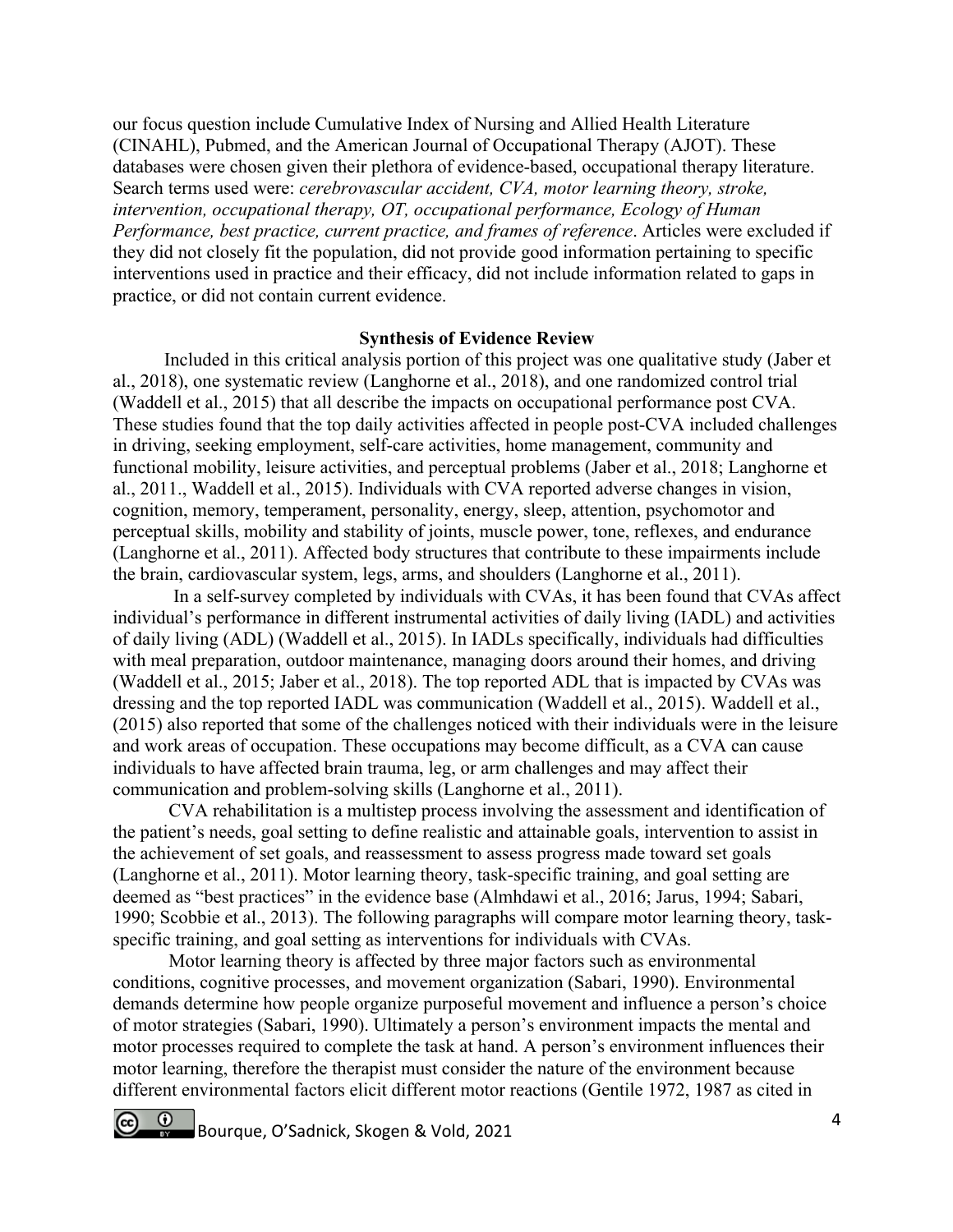Sabari, 1990). The occupational therapist must present activities to the client in a manner that will elicit the retention and transfer of the specified skill in a functional setting (Jarus, 1994). There are many strategies supported by the literature to increase retention and transference of learned skills. Strategies such as increasing the difficulty of the learning context during practice, using an open environment, and having limited knowledge of the task response facilitate cognitive-motor functioning during the acquisition stage which enhances the retention and transference of learned skills (Jarus, 1994). Selecting activities that include these strategies further facilitates retention and transference because clients are forced to draw on prior knowledge and develop a new movement plan for each practice trial (Jarus, 1994). Therapists should utilize these strategies when designing interventions based on motor learning theory for individuals with CVAs.

New research has started to show that a task-orientated approach may be better than motor learning theory when it comes to the treatment of individuals with CVAs in occupational therapy (Almhdawi et al., 2016). A task-oriented approach can be broken down into two main aspects, task orientation, and training. Task orientation consists of the client engaging in important behavioral experiences, which replicate the sensorimotor skills needed to successfully complete the task (Lang & Birkenmeier, 2014 as cited in Rowe & Neville, 2018). Training includes behavioral experiences consisting not only of the use of the same sensorimotor skills, but also incorporating meaningful activity and progressive challenges to the client's abilities (Lang & Birkenmeier, 2014 as cited in Rowe & Neville, 2018). Therapeutic activities often focus on sensorimotor control domains such as strength, endurance, active range of motion, degrees of freedom, and postural control (Almhdawi et al., 2016). Therapeutic activities consist of open and closed tasks. Open tasks involve unstable contextual factors during task performance and maybe unpredictable during therapeutic practice (Gentile 1972, 1987 as cited in Sabari, 1990). Open tasks require appropriate timing, sequencing, and spatial anticipation, such as being able to maintain balance when a surface moves unpredictably (Sabari, 1990). Research supports opentask training in a contextually variant environment to produce motor schemata that are versatile enough to adapt to the conditions clients will encounter in their daily lives (Higgins & Spaeth, 1972; Sabari, 1990). Closed tasks are contextually stable and do not vary over time (Sabari, 1990). Closed-task training is not optimal in a task-oriented approach due to the absence of varying contextual conditions. Many daily activities such as dressing and feeding require the client to adapt to varying contextual conditions which cannot be achieved through closed-task training (Sabari, 1990). Contextual conditions are a determining factor in effective sensorimotor learning for individuals with CVAs; intervention should place a strong emphasis on the context to be most successful with a task-oriented approach.

Goal setting is viewed as a necessary and effective component of stroke rehabilitation (Scobbie et al., 2013). Goal setting provides the opportunity for client-centered care which increases the client's adherence to their therapy program and optimizes their goal-related behaviors (Scobbie et al., 2013). Scobbie et al. (2013) designed a goal-action planning framework to guide health professionals through a systematic goal-setting process, which consists of four main stages: goal negotiation, goal setting, action planning and coping planning, and appraisal and feedback. The primary goal of this framework is to optimize client goalattainment and client involvement (Scobbie et al., 2013). Research has shown that clients that are more involved in the goal-setting process set goals with a stronger personal relevance and are more satisfied with their therapy experience (Scobbie et al., 2013). Recommendations for effective goal setting in practice include five main criteria: goals should be specific, measurable,

Bourque, O'Sadnick, Skogen & Vold, 2021 5  $\Omega$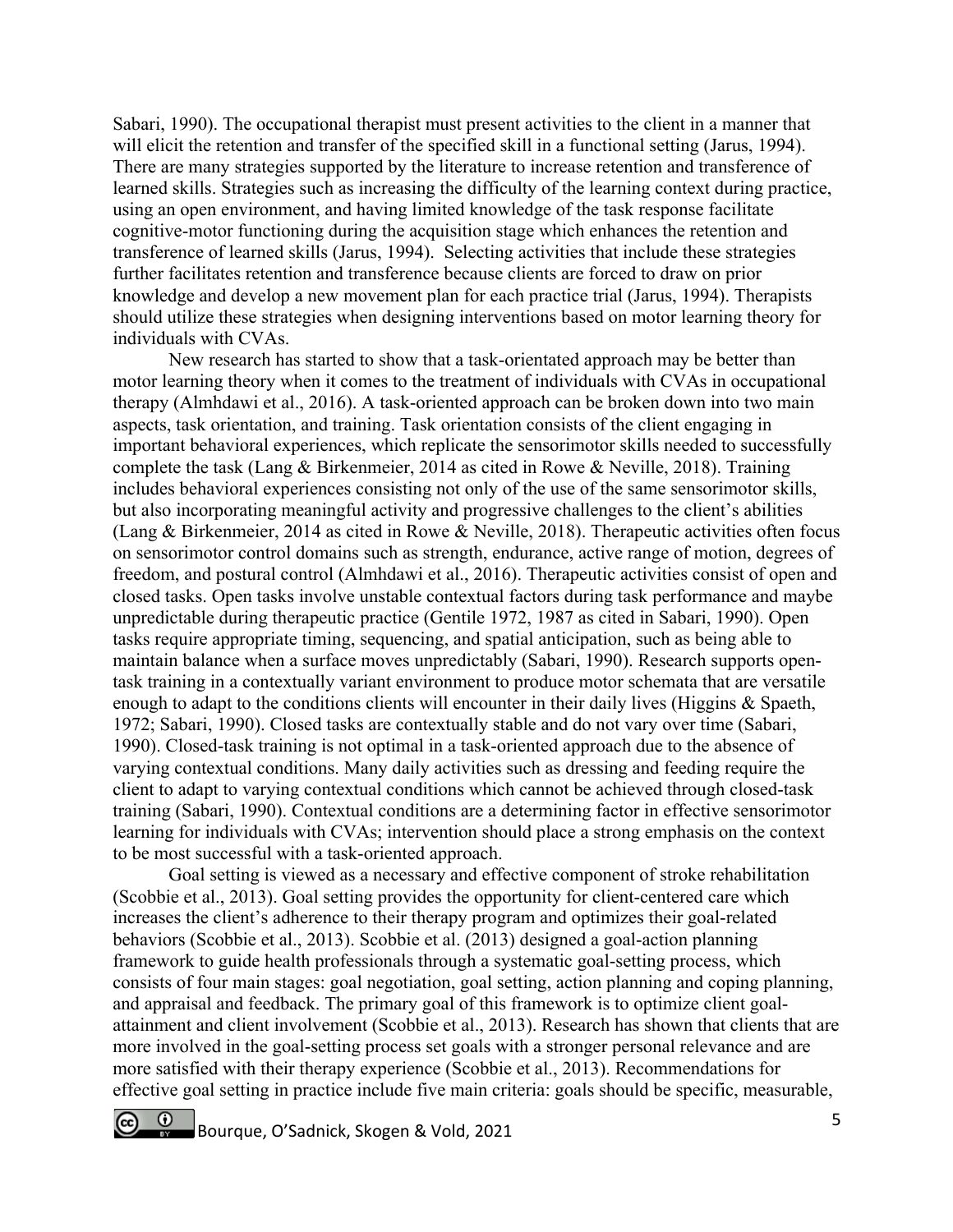achievable, realistic or relevant, and timed (Scobbie et al., 2013). In order to implement optimal goal-setting strategies in practice, therapists should include the client in the goal-setting process and ensure that the set goals include the five recommended criteria.

## **Conclusion**

 There are multiple claims of what is considered best practice intervention for individuals with CVAs. In this literature synthesis, we explored the evidence in the literature claiming motor learning theory, task-oriented training, and goal setting as best practice interventions. While there is large support for motor learning theory in the literature, there is not a claim that this is the gold standard of practice for this population. Our synthesis of motor learning literature suggests a shift from neurofacilitation techniques towards motor learning theory approaches, as clients achieve greater improvement when therapy is guided by the principles of motor learning theory (Latham et al., 2006; Jarus, 1994). There is confusion in the literature as to if taskoriented training is a component of motor learning theory or if it is a stand-alone intervention approach. Langhorne et al. (2011) stated that "task-specific and context-specific training are well accepted principles in motor learning" (p. 1695). On the contrary, Almhadawi et al. (2016) concluded that a task-oriented approach is similar to motor learning, but task-oriented has a more client-centered approach. While task-oriented training has similar concepts to motor learning theory, it is only supported by a handful of case studies (Flinn, 1995; Gillen, 2000, 2002). Goal setting is claimed to be best-practice in stroke rehabilitation, but according to the literature, there is no consensus regarding how to optimally deliver the goal-setting intervention in practice or what the key components of goal-setting interventions consist of (Scobbie et al., 2013). Our literature synthesis provided the strongest support for motor learning theory as best practice intervention for individuals with CVAs.

#### **Clinical Bottom Line**

 Are motor learning theory-based interventions considered to be part of best practice in occupational therapy rehabilitation for individuals with CVAs? If so, how might occupational therapists incorporate motor learning theory into intervention design with maximum efficacy? Based on the literature, a best practice intervention for individuals with CVAs is motor learning theory (Jarus, 1994; Gentile 1972, 1987 as cited in Sabari, 1990; Sabari, 1990). The three main components of motor learning theory are environmental conditions, cognitive processes, and movement organization (Sabari, 1990). These components should all be identified and evaluated when designing interventions. The EHP framework supports that the interaction between person and environment affects human behavior and performance; clearly aligning with motor learning theory, which states that a person's environmental demands determine how they are able to organize purposeful movement and influences their choice of motor strategies (Dunn et al., 1994; Sabari, 1990). Context is a fundamental component to both EHP and motor learning theory and should be considered when designing interventions for individuals with CVAs. When a client receives occupational therapy due to a CVA, it is often because of a need to learn or relearn motor skills and a desire to be able to perform them in many contexts (Jarus, 1994). Individuals with CVAs experience daily challenges completing occupations such as driving, self-care, home management, community mobility and leisure activities due to adverse changes in vision, cognition, memory, temperament, personality, energy, sleep, attention, psychomotor and perceptual skills, mobility and stability of joints, muscle power, tone, reflexes and endurance (Jaber et al., 2018; Langhorne et al., 2011; Waddell et al., 2015).The occupational therapist

 $\circ$ Bourque, O'Sadnick, Skogen & Vold, 2021 6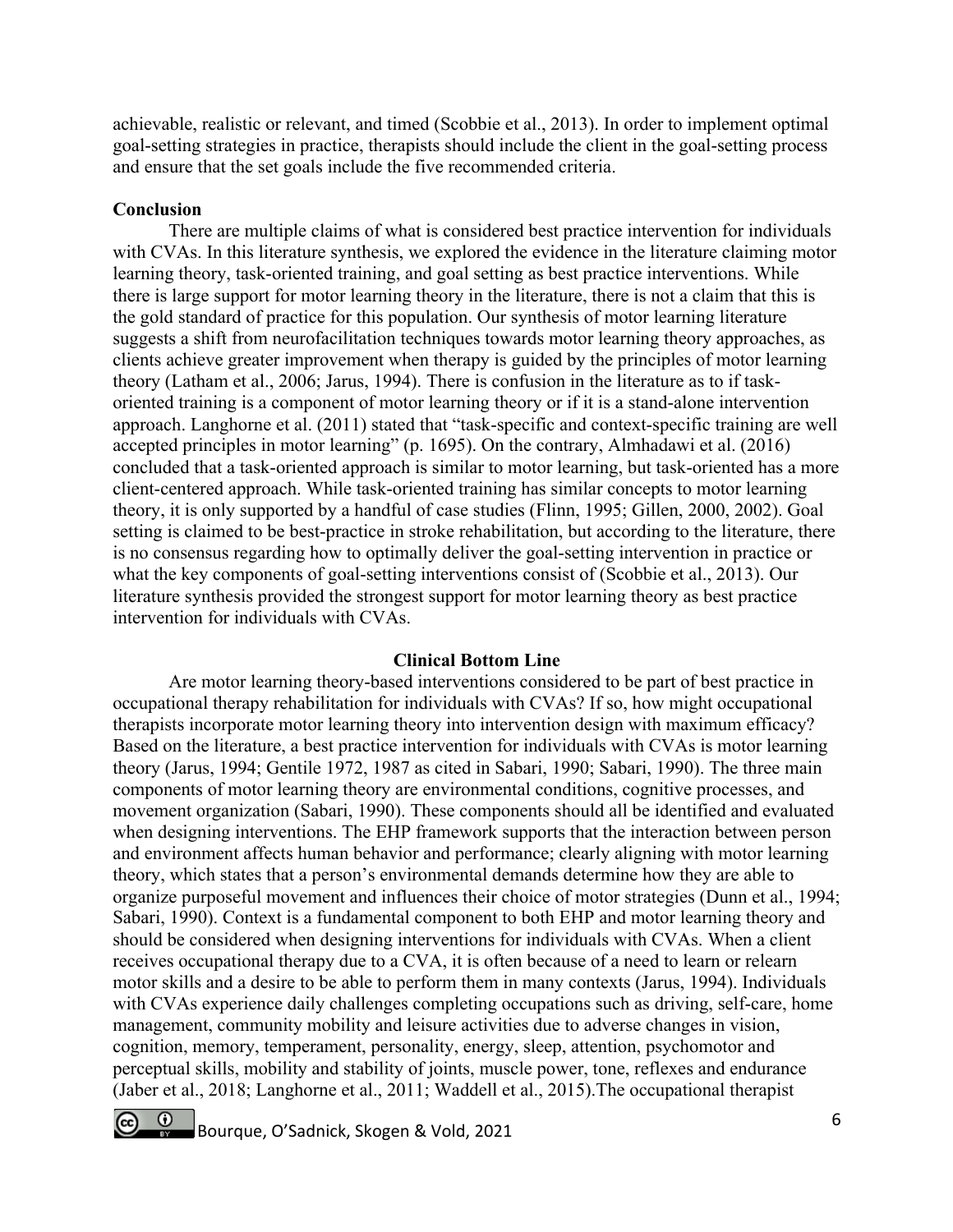should seek acquisition conditions that will produce the greatest retention and transfer of the learned motor skills for successful completion of their desired occupations (Jarus, 1994). Occupational therapy places a large emphasis on purposeful activity. The use of purposeful activity provides the therapist with an opportunity to incorporate motor learning theory concepts into goals that are occupation-based and client-centered (Sabari, 1990). The occupational therapist should consider the client's cognitive processes and desired motor skills when designing intervention to ensure the tasks or activities are challenging yet attainable (Sabari, 1990). Research also supports the administration of motor training in the client's natural context to most closely align with common, everyday occurrences (Jarus, 1994; Langhorne et al., 2011). Occupational therapists understand that motor skills also need to be applicable and transferable to contexts outside of the client's most common or contrived contexts. In order to produce the greatest retention and transference of learned motor skills across a variety of contexts, the therapists should utilize progressive difficulty, randomization, and variant contexts during the learning period (Jarus, 1994). It is important for occupational therapists to have a clear understanding of the components of motor learning theory, in order to provide interventions with the largest support from the current evidence base (See Table 2).

 Motor learning theory and occupational therapy are both focused on the learning of new skills, but each emphasizes different aspects of the learning process. Occupational therapy focuses primarily on the rehabilitation aspect of how the skill contributes to the client's independence and is less concerned with how the skill is learned (Gliner, 1985). In opposition, motor learning theory is primarily focused on how the skill is learned, controlled, and retained (Gliner, 1985). By implementing motor learning theory into occupational therapy intervention, learning processes supported by research designed to increase transference and retention are utilized, which overall increases the client's independence in daily activities, catering to the primary focus of occupational therapy. Clients who receive care in a stroke unit were most likely to be alive, independent, and at home within one-year post-CVA (Latham et al., 2006). Multiple health disciplines such as physical therapy, recreational therapy and speech language pathology may also use motor learning theory to address functional implications of CVAs (Zahl et al., 2017). Barriers to the implementation of these interventions in a clinical setting need to be better understood because many effective interventions are not present in the clinic (Langhorne et al., 2011). Studies have found a 17-year time lag between scientific discoveries in health care and the implementation of them into practice, and that of these discoveries, only 14% of them are implemented (Balas & Boren, 2000; Green et al., 2009; Morris et al., 2011). Understanding the barriers behind why there is such a gap between what is done in practice, and what is supported by the literature is fundamental to ensuring that most therapists are providing evidence-based practice. Some barriers present in the literature include lack of evidence-based practice experts amongst staff, increased cost associated with selecting evidence-based practice, time constraints, logistical challenges, inadequate equipment, limited ability to trial and observe evidence-based practice in entry-level education and practice (See Table 1) (Bayley et al., 2012; Levac et al., 2016; McCluskey et al., 2013; Petzold et al., 2014; Scobbie et al., 2013; Scott et al., 2020). Through our literature search, it was discovered that there is not a document that clearly defines best practice interventions for individuals with CVAs. The presence of a document with clear guidelines for best practice in the literature would make best practice guidelines more accessible for practitioners to follow and implement. Other opportunities that would be beneficial to reducing barriers of evidence-based practice implementation include experiential learning opportunities in entry level education and professional development, along with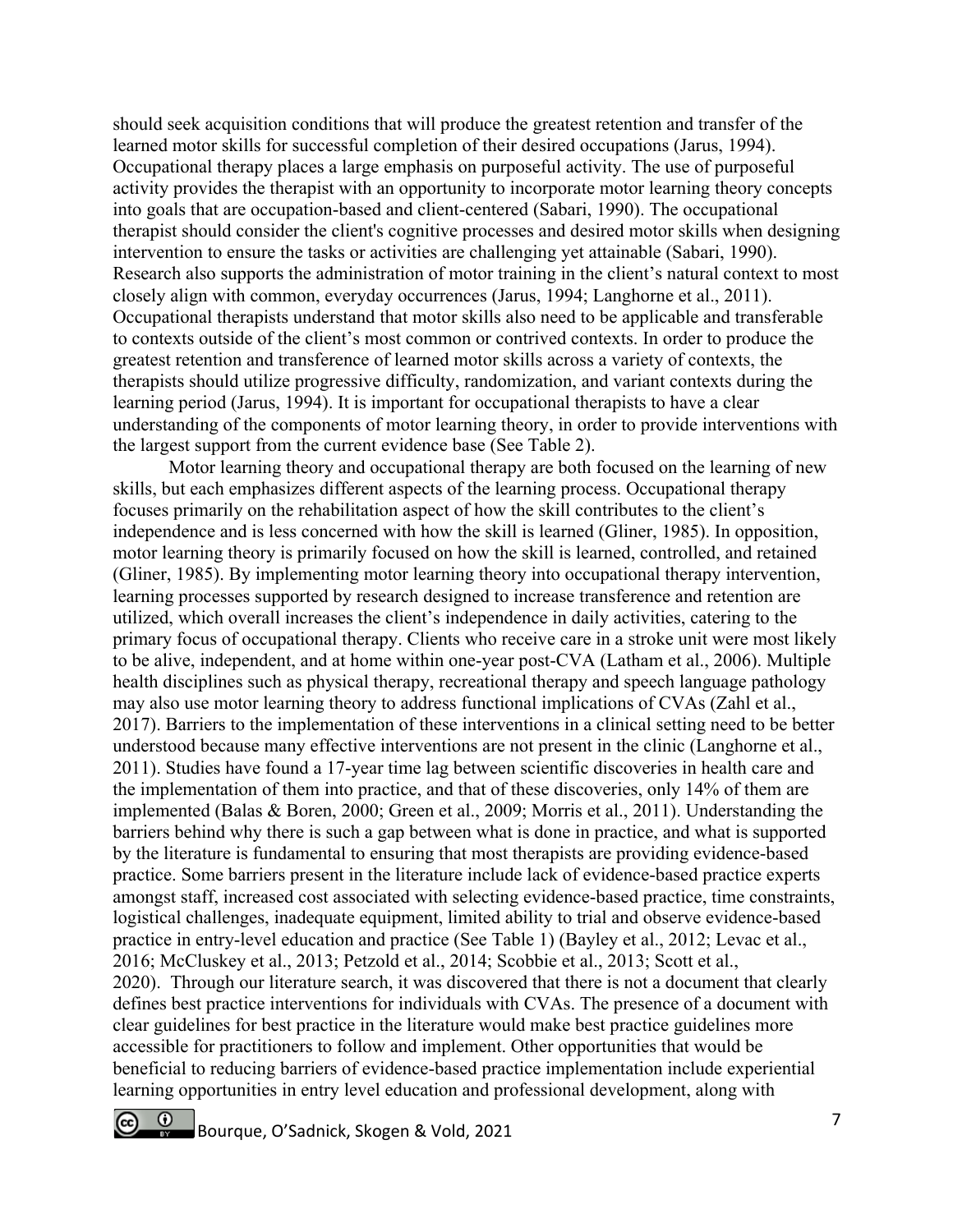independent research. These strategies are supported by the literature to increase consumer access to evidence-based practice and improve occupational outcomes (Scott et al., 2020). As a practitioner, schedules are often filled, and interventions are often habitual. It is important to continue researching evidence-based practice after leaving an educational program. This can be achieved through independent research, attending conferences, panels, or workshops, or by enrolling in a program with mastery in the field of interest.

## **Table 1**

*Barriers to Evidence-Based Practice Implementation and How to Overcome Them*

| литтегу по Evidence-Dasea I ractice Implementation and How to Overcome Them<br>Barriers to Implementing Evidence-Based<br>Practice (EBP)                                                                                                                         | Methods to Overcome Barriers to EBP<br>Implementation                                                                                                  |
|------------------------------------------------------------------------------------------------------------------------------------------------------------------------------------------------------------------------------------------------------------------|--------------------------------------------------------------------------------------------------------------------------------------------------------|
| • Lack of EBP experts among staff<br>Increased cost associated with<br>$\bullet$<br>selecting EBP<br>Time constraints<br>$\bullet$<br>Logistical challenges<br>Limited ability to trial and observe<br>$\bullet$<br>EBP in entry-level education and<br>practice | • Independent research<br>• Attending conferences, panels, or<br>workshops<br>Enrolling in a program with mastery<br>$\bullet$<br>in field of interest |

*Table References*: Bayley et al., 2012; Levac et al., 2016; McCluskey et al., 2013; Petzold et al., 2014; Scobbie et al., 2013; Scott et al., 2020

## **Table 2**

*How to Implement Motor Learning Theory into OT Intervention Design with Maximum Efficacy*  Components for Intervention

- High repetition (Kleim et al., 1998; Nudo et al., 1996)
- Positive feedback (Birkenmeier et al., 2010)
- Environmental conditions (Sabari, 1990)
- Randomization (Jarus, 1994)
- Cognitive processes of client (Sabari, 1990)
- Movement organization (Sabari, 1990)
- Utilization of an open environment (Jarus, 1994)
- Increased difficulty of learning context during practice of motor skills (Jarus, 1994)
- Inclusion of client in goal-setting process (Scobbie et al., 2013)
- Purposeful Activity (Sabari, 1990)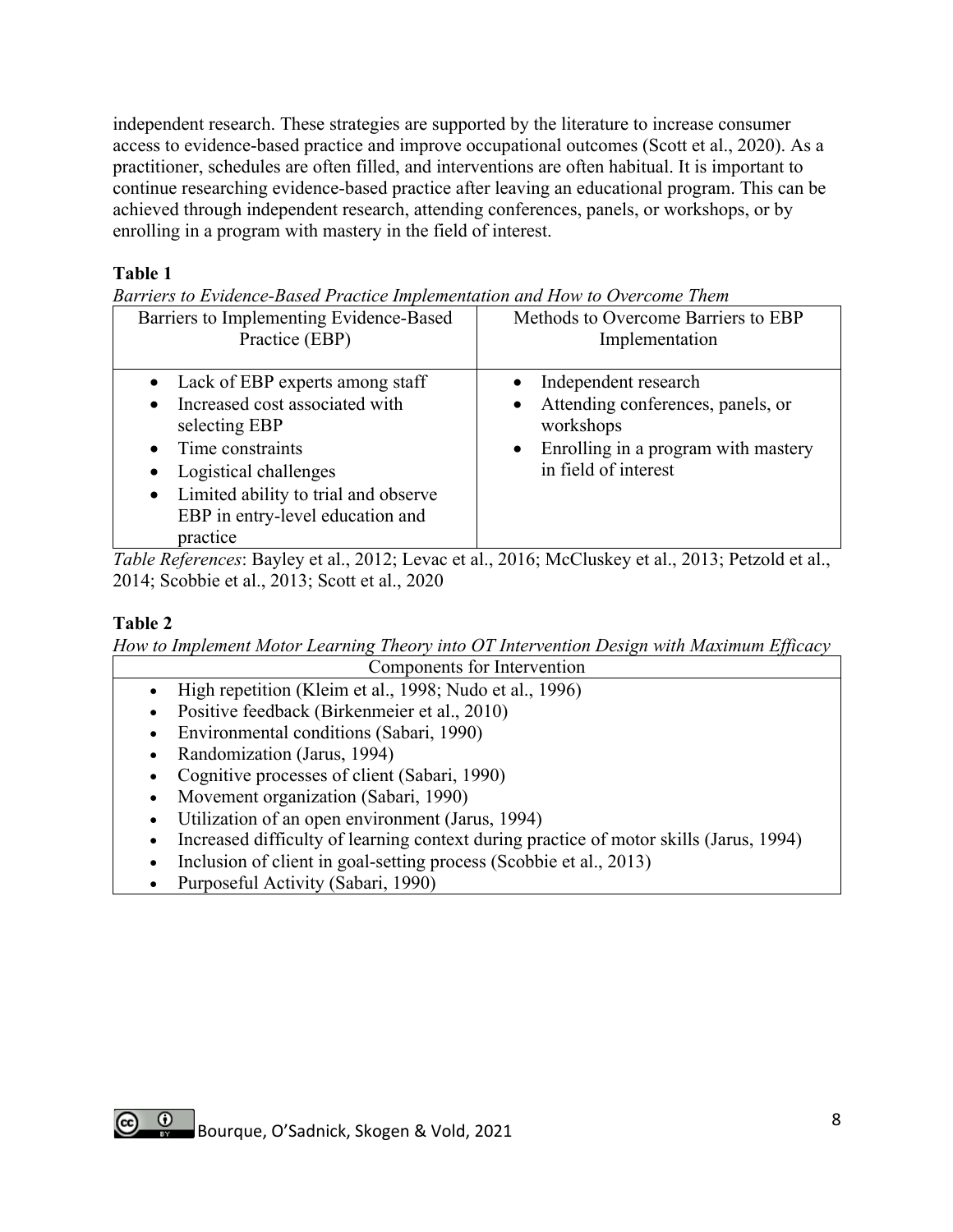## **References**

- Almhdawi, K. A., Mathiowetz, V. G., White, M. & delMas, R. C. (2016). Efficacy of occupational therapy task-oriented approach in upper extremity post-stroke rehabilitation. *Occupational Therapy International, 23*(4), 444-456. https://doiorg.ezproxylr.med.und.edu/10.1002/oti.1447
- American Stroke Association. (2018). Women have a higher risk of stroke. American Stroke Association. https://www.stroke.org/en/about-stroke/stroke-risk-factors/women-have-ahigher-risk-of-stroke.
- American Stroke Association. (2018). Stroke risk factors not within your control. American Stroke Association. https://www.stroke.org/en/about-stroke/stroke-risk-factors/strokerisk-factors-not-within-your-control
- Balas, E. A., & Boren, S. A. (2000). Managing clinical knowledge for health care improvement. *Yearbook of Medical Informatics*. http://hdl.handle.net/10675.2/617990
- Bayley, M. T., Hurdowar, A., Richards, C. L., Korner-Bitensky, N., Wood-Dauphinee, S., Eng, J. J., ... & Graham, I. D. (2012). Barriers to implementation of stroke rehabilitation evidence: findings from a multi-site pilot project. *Disability and Rehabilitation, 34*(19), 1633-1638. https://doi.org/10.3109/09638288.2012.656790
- Birkenmeier, R., Prager, E., & Lang, C. (2010). Translating animal doses of task-specific training to people with chronic stroke in 1-hour therapy sessions: A proof-of-concept study. *Neurorehabilitation and Neural Repair, 24*(7), 620–635. https://doi.org/10.1177/1545968310361957
- Dunn, W., Brown, C., & McGuigan, A. (1994). The ecology of human performance: A framework for considering the effect of context. *American Journal of Occupational Therapy, 48*(7), 595-607. https://doi.org/10.5014/ajot.48.7.595
- Flinn, N. (1995). A task-oriented approach to the treatment of a client with hemiplegia. *American Journal of Occupational Therapy, 49*(6), 560–569. https://doi.org/10.5014/ajot.49.6.560
- Gillen, G. (2000). Improving activities of daily living performance in an adult with ataxia. *American Journal of Occupational Therapy 54*(1), 89–96. https://doi.org/10.5014/ajot.54.1.89
- Gillen, G. (2002), Improving mobility and community access in an adult with ataxia. *American Journal of Occupational Therapy, 56*(4), 462–466. https://doi.org/10.5014/ajot.56.4.462
- Gliner, J. A. (1985). Purposeful activity in motor learning theory: An event approach to motor skill acquisition. *American Journal of Occupational Therapy, 39*(1), 28-34. https://doi.org/10.5014/ajot.39.1.28
- Bourque, O'Sadnick, Skogen & Vold, 2021 9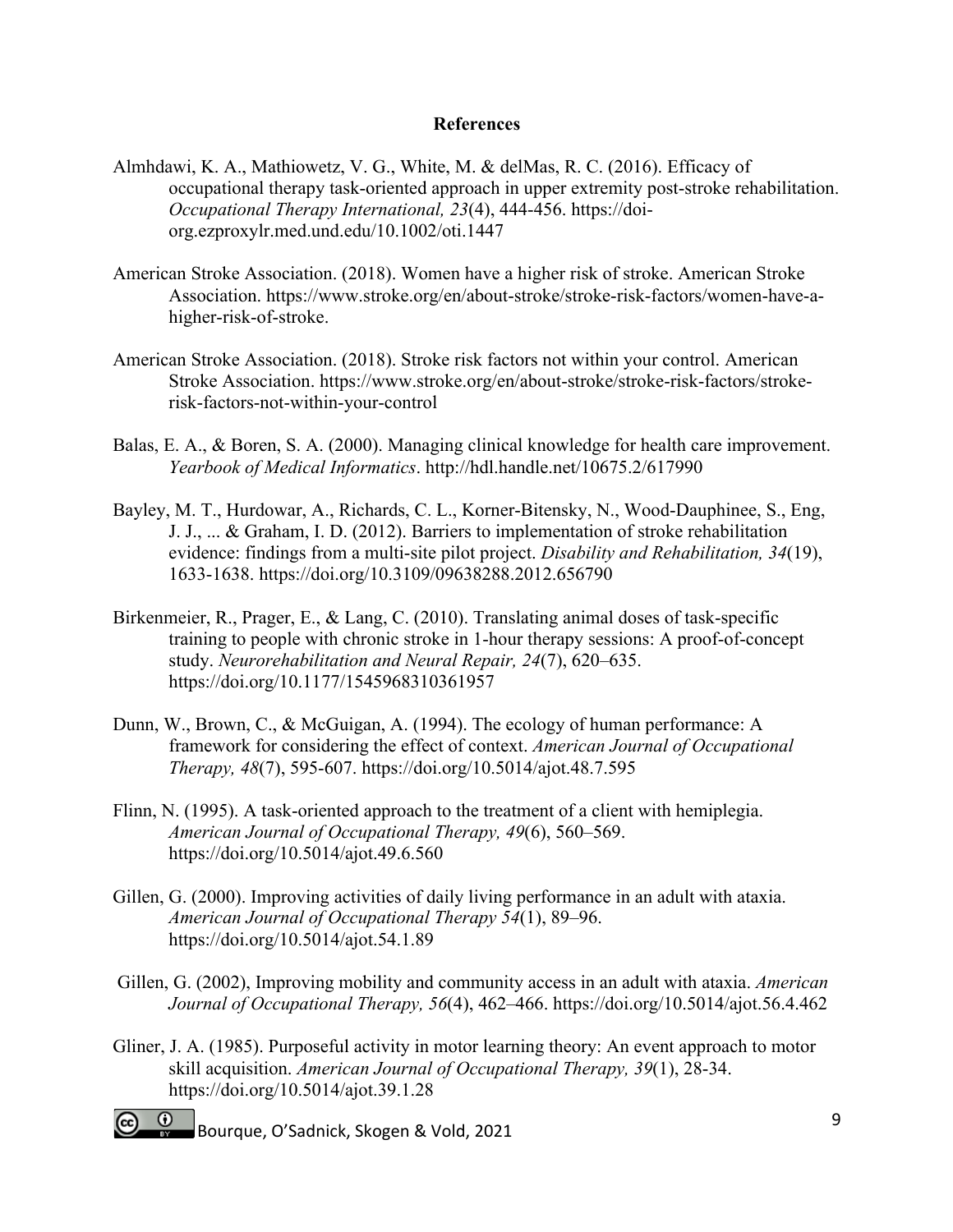- Green, L. W., Ottoson, J. M., García, C., & Hiatt, R. A. (2009). Diffusion theory and knowledge dissemination, utilization, and integration in public health. *Annual Review of Public Health*, 30, 151–174. https://doi.org/10.1146/annurev.publhealth.031308.100049
- Higgins, J. R., & Spaeth, R. K. (1972). Relationship between consistency of movement and environmental condition. *Quest, 17*(1), 61-69. https://doi.org/10.1080/00336297.1972.10519724
- Jaber, A. F., Sabata, D., & Radel, J. D. (2018). Self-perceived occupational performance of community-dwelling adults living with stroke. *Canadian Journal of Occupational Therapy, 85*(5), 378–385. https://doi.org/10.1177/0008417418821704
- Jarus, T. (1994). Motor learning and occupational therapy: the organization of practice. *American Journal of Occupational Therapy, 48*(9), 810-816. https://doi.org/10.5014/ajot.48.9.810
- Kleim, J. A., Barbay, S. & Nudo, R. J. (1998) Functional reorganization of the rat motor cortex following motor skill learning. *Journal of Neurophysiology 80*(6), 3321–3325. https://doi.org/10.1152/jn.1998.80.6.3321
- Latham, N. K., Jette, D. U., Coster, W., Richards, L., Smout, R. J., James, R. A., ... & Horn, S. D. (2006). Occupational therapy activities and intervention techniques for clients with stroke in six rehabilitation hospitals. *American Journal of Occupational Therapy, 60*(4), 369-378. https://doi.org/10.5014/ajot.60.4.369
- Langhorne, P., Bernhardt, J., & Kwakkel, G. (2011). Stroke rehabilitation. *The Lancet, 377*(9778), 1693–1702. https://doi.org/10.1016/S0140-6736(11)60325-5
- Levac, D., Glegg, S. M., Sveistrup, H., Colquhoun, H., Miller, P. A., Finestone, H., ... & Velikonja, D. (2016). A knowledge translation intervention to enhance clinical application of a virtual reality system in stroke rehabilitation. *BMC health services research, 16*(1), 1-11. https://doi.org/10.1186/1748-5908-5-69
- McCluskey, A., Vratsistas-Curto, A., & Schurr, K. (2013). Barriers and enablers to implementing multiple stroke guideline recommendations: A qualitative study. *BMC Health services research, 13*(1), 1-13. https://doi.org/10.1186/1472-6963-13-323
- Morris, Z. S., Wooding, S., & Grant, J. (2011). The answer is 17 years, what is the question: Understanding time lags in translational research. *Journal of the Royal Society of Medicine, 104*, 510–520. https://doi.org/10.1258/jrsm.2011.110180
- Nilsen, D., & Geller, D. (2015). The role of occupational therapy in stroke rehabilitation. *American Occupational Therapy Association*. https://www.aota.org/About-Occupational-Therapy/Professionals/RDP/stroke.aspx
- Bourque, O'Sadnick, Skogen & Vold, 2021 10